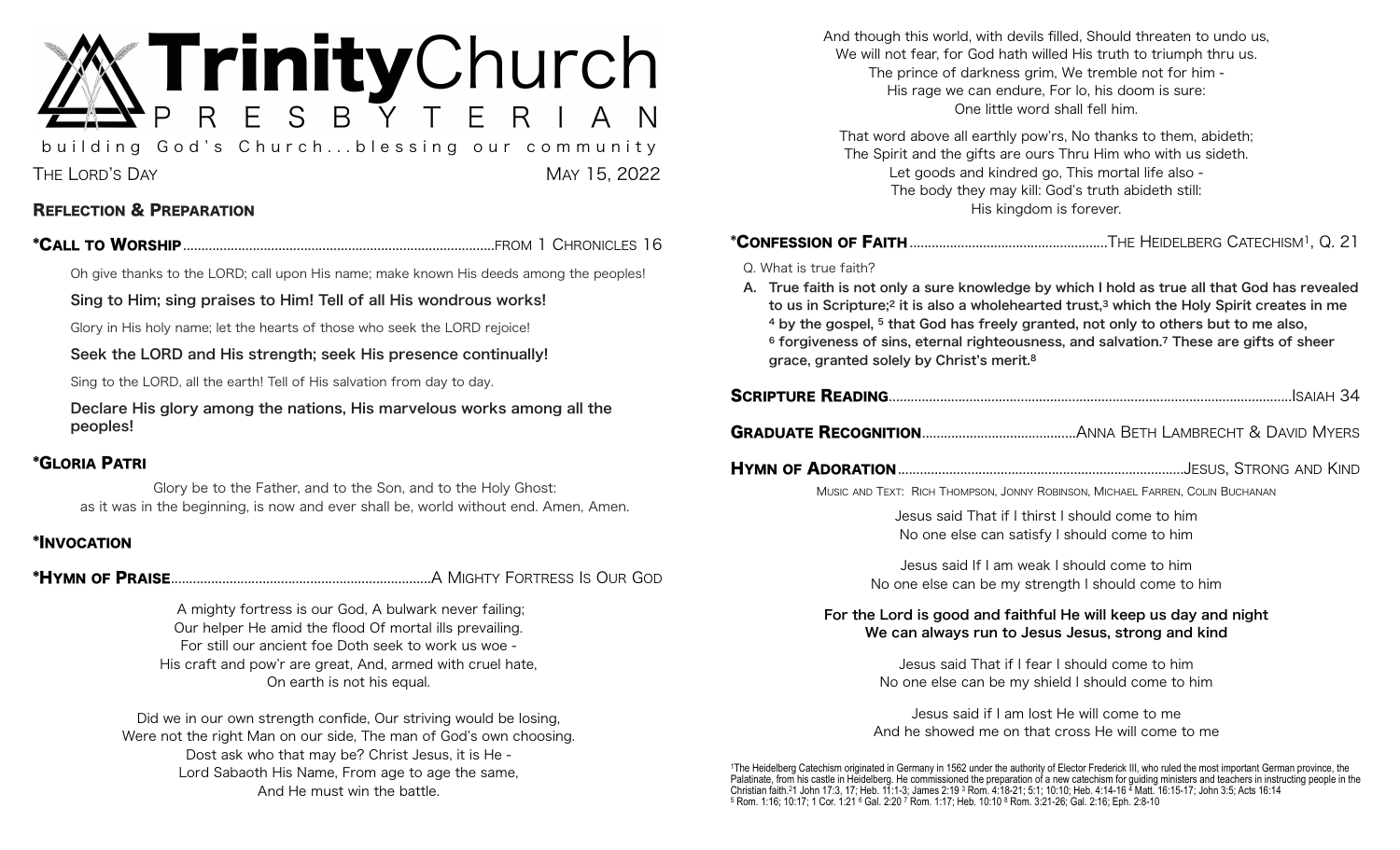## CORPORATE CONFESSION OF SIN

O Lord, no day of our lives has passed that has not proved us guilty in your sight. Prayers have been uttered from a prayerless heart, praise has often been praiseless sound. We have done things we should not have done, and we have not done things we should have done. If we were to stand before you on our own, we must surely be rejected. However, all things in Christ plead for our acceptance. By his stripes we are healed, and he was bruised for our iniquities. He has been made sin so that we might be made righteous in you. We pray for your cleansing touch to wash away our corruption, and for your hands to rework our lives anew. We pray these things in Christ's holy name. Amen.

Please silently confess your sin before the LORD.

## \*ASSURANCE OF PARDON T ................................................................................................ ITUS 3:3-5

"For we ourselves were once foolish, disobedient, led astray, slaves to various passions and pleasures, passing our days in malice and envy, hated by others and hating one another. But when the goodness and loving kindness of God our Savior appeared, he saved us, not because of works done by us in righteousness, but according to his own mercy, by the washing of regeneration and renewal of the Holy Spirit."

## \*HYMN OF ASSURANCE G ................................................................ RACE GREATER THAN OUR SIN

Marvelous grace of our loving Lord, Grace that exceeds our sin and our guilt! Yonder on Calvary's mount out-poured - There where the blood of the Lamb was spilt.

## *Grace, grace, God's grace, Grace that will pardon and cleanse within, Grace, grace, God's grace, Grace that is greater than all our sin!*

Sin and despair, like the sea-waves cold, Threaten the soul with infinite loss; Grace that is greater - yes, grace untold - Points to the refuge, the mighty cross.

Dark is the stain that we cannot hide - What can avail to wash it away? Look! there is flowing a crimson tide - Whiter than snow you may be today.

Marvelous, infinite, matchless grace, Freely bestowed on all who believe! You that are longing to see His face, Will you this moment his grace receive?

## \*HYMN OF PREPARATION J ......................................... ESUS, I MY CROSS HAVE TAKEN (VS 1-3)

WORDS: HENRY LYTE MUSIC: BILL MOORE

1. Jesus, I my cross have taken, All to leave and follow Thee. Destitute, despised, forsaken, Thou from hence my all shall be. Perish every fond ambition, All I've sought or hoped or known. Yet how rich is my condition! God and heaven are still my own.

2. Let the world despise and leave me, They have left my Savior, too. Human hearts and looks deceive me; Thou art not, like them, untrue. O while Thou dost smile upon me, God of wisdom, love, and might, Foes may hate and friends disown me, Show Thy face and all is bright.

3. Man may trouble and distress me, 'Twill but drive me to Thy breast. Life with trials hard may press me; Heaven will bring me sweeter rest. Oh, 'tis not in grief to harm me While Thy love is left to me; Oh, 'twere not in joy to charm me, Were that joy unmixed with Thee.

|--|--|--|

<sup>1</sup> I will give thanks to the LORD with my whole heart; I will recount all of your wonderful deeds. 2 I will be glad and exult in you; I will sing praise to your name, O Most High. 3 When my enemies turn back, they stumble and perish before your presence.

4 For you have maintained my just cause; you have sat on the throne, giving righteous judgment.

5 You have rebuked the nations; you have made the wicked perish; you have blotted out their name forever and ever.

<sup>6</sup> The enemy came to an end in everlasting ruins; their cities you rooted out; the very memory of them has perished. 7 But the LORD sits enthroned forever; he has established his throne for justice, 8 and he judges the world with righteousness; he judges the peoples with uprightness. <sup>9</sup> The LORD is a stronghold for the oppressed, a stronghold in times of trouble.

<sup>10</sup> And those who know your name put their trust in you, for you, O LORD, have not forsaken those who seek you. <sup>11</sup> Sing praises to the LORD, who sits enthroned in Zion! Tell among the peoples his deeds! <sup>12</sup> For he who avenges blood is mindful of

them; he does not forget the cry of the afflicted.

<sup>13</sup> Be gracious to me, O LORD!

See my affliction from those who hate me, O you who lift me up from the gates of death, 14 that I may recount all your praises, that in the gates of the daughter of Zion I may rejoice in your salvation.

<sup>15</sup> The nations have sunk in the pit that they made; in the net that they hid, their own foot has been caught.

<sup>16</sup> The LORD has made himself known; he has executed judgment; the wicked are snared in the work of their own hands. Higgaion. Selah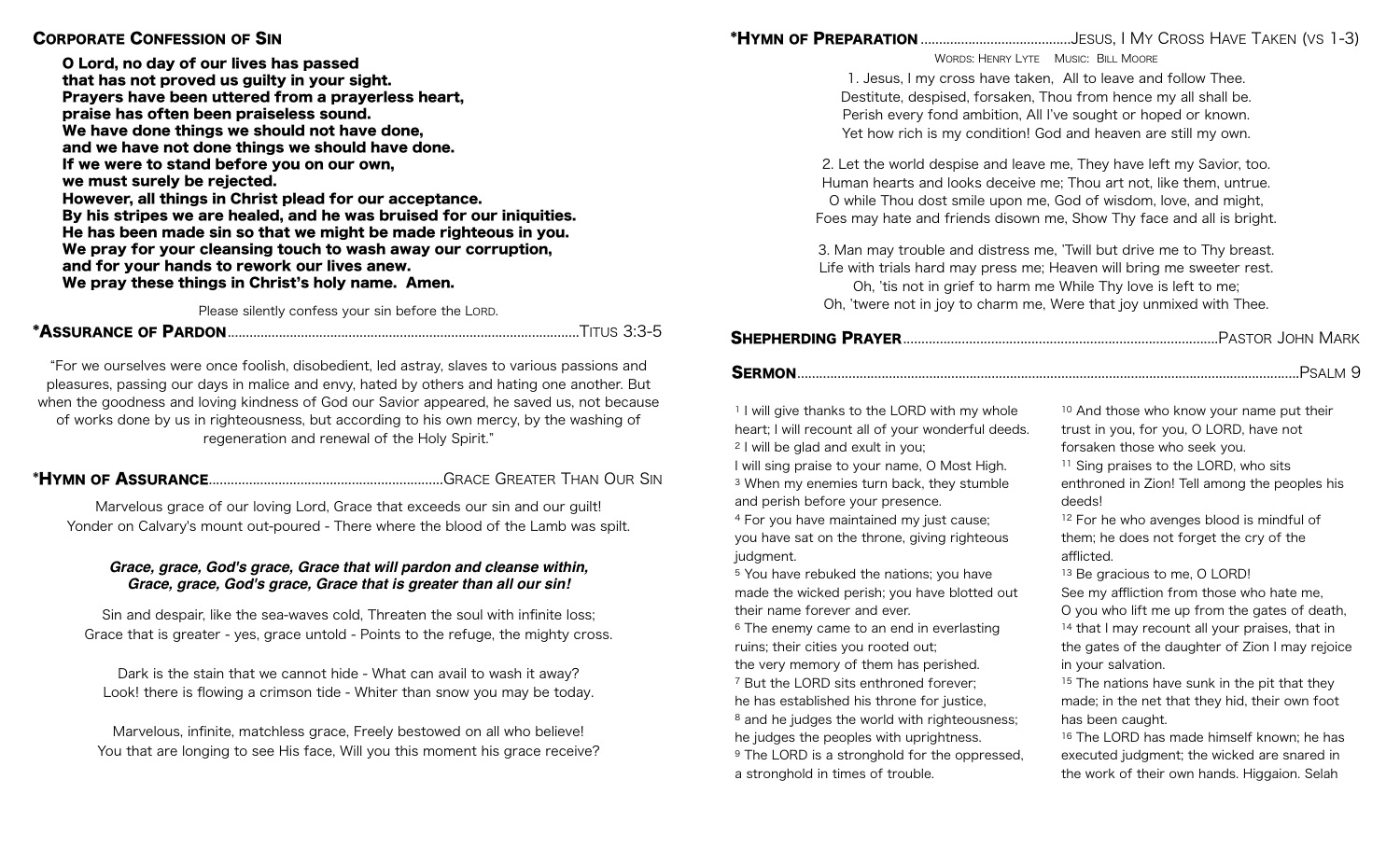17 The wicked shall return to Sheol all the nations that forget God. <sup>18</sup> For the needy shall not always be forgotten, and the hope of the poor shall not perish forever.

19 Arise, O LORD! Let not man prevail; let the nations be judged before you! 20 Put them in fear, O LORD! Let the nations know that they are but men! Selah

# S E R M O N N O T E S

## HOW TO HAVE A CONTEMPLATIVE LIFE

(OR: HOW TO GROW AS A CHRISTIAN) PSALM 9

FIRST READING: WHO GOD IS / WHAT HE HAS DONE

## SECOND READING: WHAT OUR LIVES WILL LOOK LIKE

\*HYMN OF RESPONSE J .................................... ESUS, I MY CROSS HAVE TAKEN (VS 4-6)

4. Go, then, earthly fame and treasure, Come disaster, scorn and pain In Thy service, pain is pleasure, With Thy favor, loss is gain I have called Thee Abba Father, I have stayed my heart on Thee Storms may howl, and clouds may gather; All must work for good to me.

5. Soul, then know thy full salvation Rise o'er sin and fear and care Joy to find in every station, Something still to do or bear. Think what Spirit dwells within thee, Think what Father's smiles are thine, Think that Jesus died to win thee, Child of heaven, canst thou repine.

6. Haste thee on from grace to glory, Armed by faith, and winged by prayer. Heaven's eternal days before thee, God's own hand shall guide us there. Soon shall close thy earthly mission, Soon shall pass thy pilgrim days, Hope shall change to glad fruition, Faith to sight, and prayer to praise.

## \*BENEDICTION